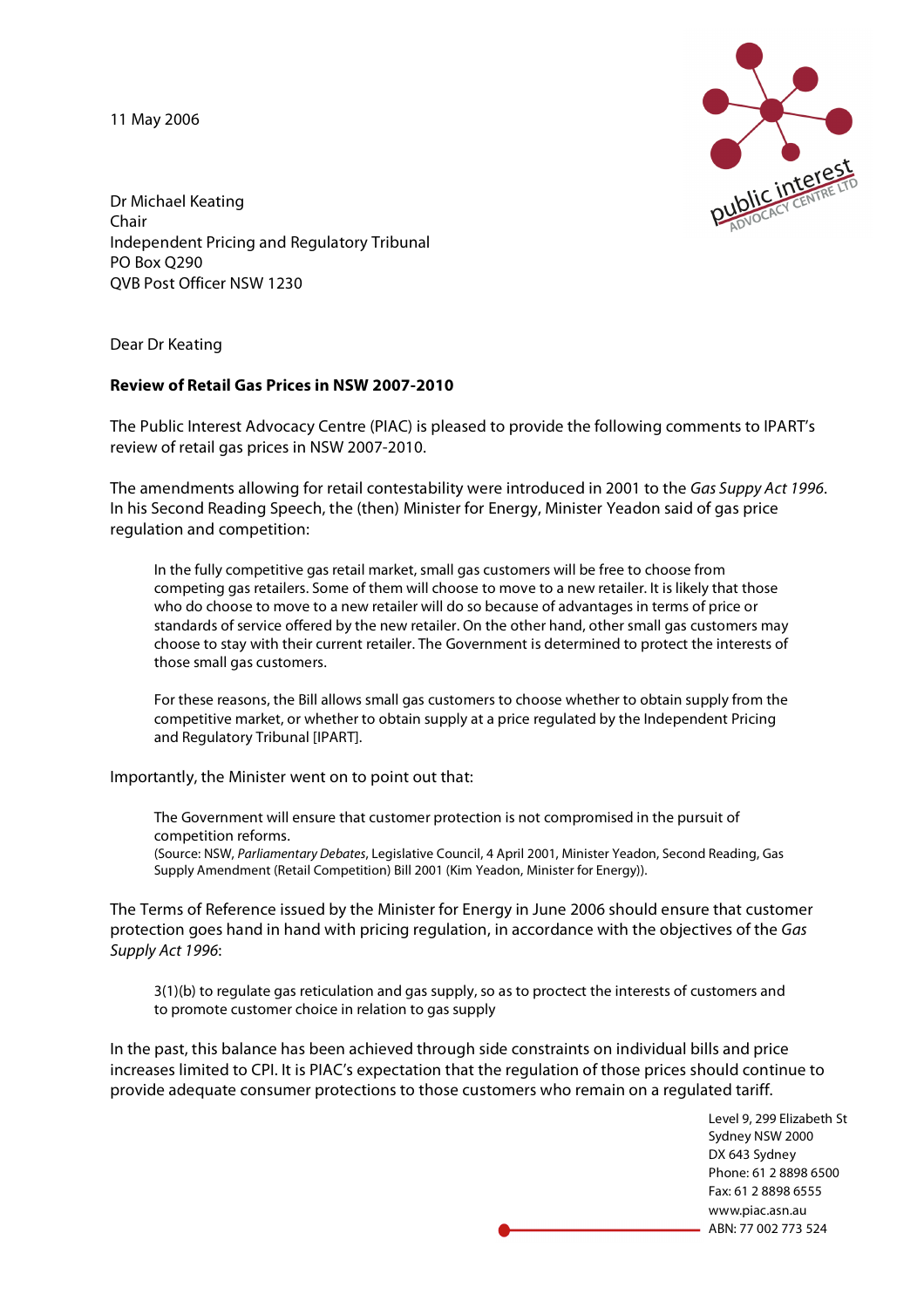# **Form of Regulation**

The Terms of Reference leave to the Tribunal the decision about a voluntary transitional pricing agreement (VTPA) or a formal gas pricing order. There are costs and benefits associated with both forms of regulation.

The Tribunal reported in its Explanatory Note that there was broad support for VTPAs from those who made submissions.

Of the three submissions received by the Tribunal last year, one was from PIAC. In its submission, PIAC argued that consumer protection needed to be central to the regulatory decision-making process. The Energy and Water Ombudsman NSW (EWON) presented a similar view in her submission to the Tribunal.

PIAC supported VTPAs (referred to as VTPPs) with the following caveat:

PIAC has historically endorsed the use of light-handed regulation where it is bounded with the requisite consumer protections. In the case of Voluntary Transitional Pricing Principles (VTPPs) this balance has been achieved through CPI limits on average price increases and side constraints on individual bills. With these protections, VTPPs have worked well to deliver price protections for standard customers. That is, customers have seen robust price developments, efficient cost passthrough events and minimal price shocks.

The form of regulation used in the 2007-2010 price determination should not weaken or lower the price protection currently enjoyed by customers in the retail gas industry.

VTPPs will continue to be an acceptable form of regulation where the interests of consumers are clearly recognised. The use of VTPPs to regulate the retail gas industry is therefore contingent of the application of side constraints and CPI price limits on average prices throughout the duration of the price determination period. In the absence of such protections, direct price controls would more appropriately protect the interests of consumers. (PIAC Submission, 13 October 2006)

PIAC's support of a light-handed form of regulation is dependent on strong and effective consumer protections.

The proposed VTPAs do not address the ongoing need for customer protections in an environment of light-handed regulation. They provide no limitation on the retailer's ability to introduce new tariffs to the detriment of classes of consumers, and provide no incentive to manage tariff consolidation and/or rebalancing within a reasonable limit.

**Recommendation 1**: PIAC seeksthe inclusion of customer protection mechanisms in the regulatory arrangement.

## **Bill and Tariff Constraints**

The Weighted Average Price Cap (WAPC) grants considerable discretion to retailers regarding how their revenue is generated. The Tribunal is correct is saying that overall revenue is constrained at the macro level. However, this does not deal with how an individual's bill is constrained nor account for the impact on consumers of tariff reform.

In the absence of a side constraint, the WAPC offers almost unlimited discretion in how tariffs can be structured. A side constraint ensures that tariff rationalisation occurs within a band of reasonableness. It ensures that consumers are not unreasonably burdened by the rationalisation or innovation of tariff products.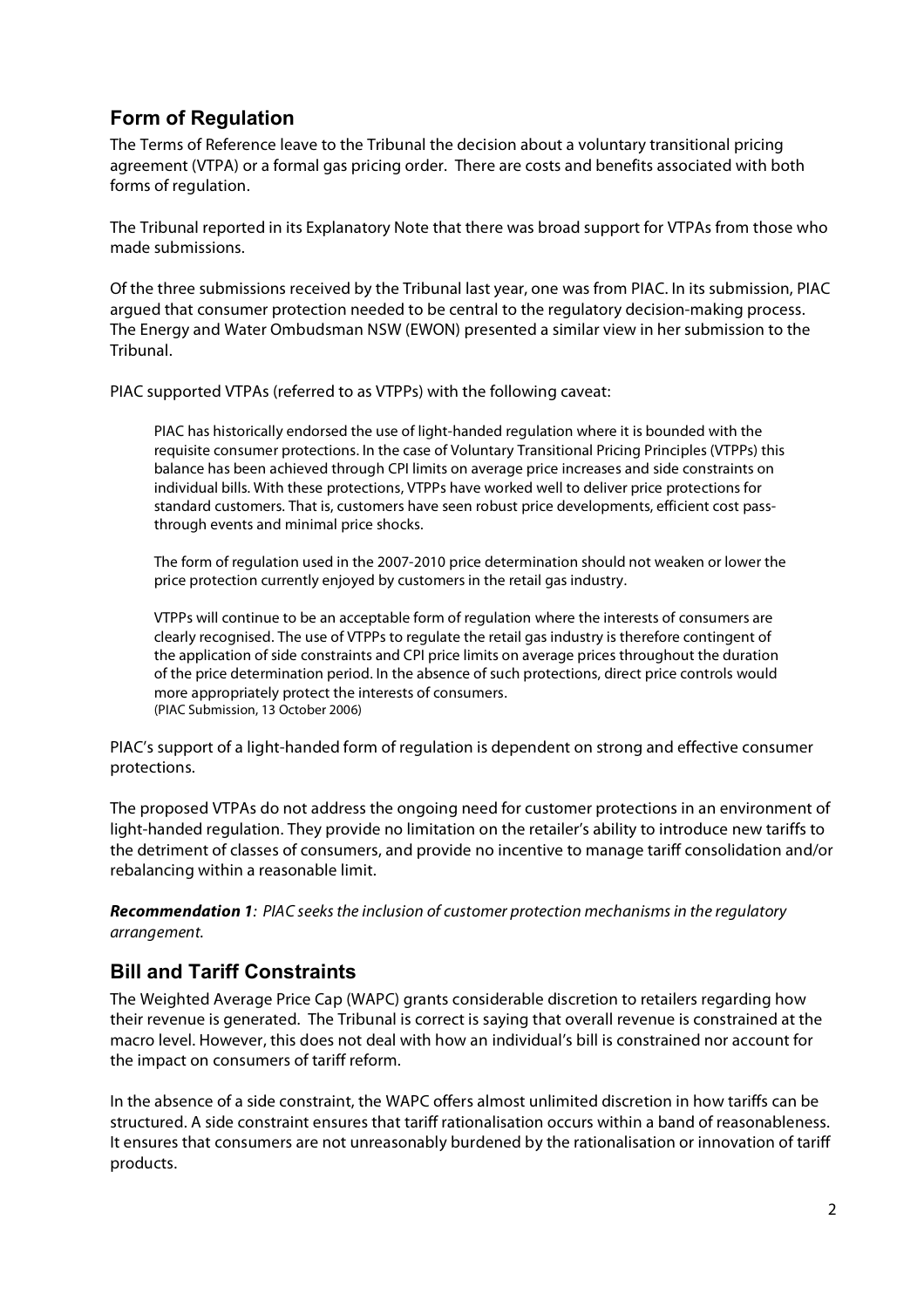No evidence has been presented that there is any substantial problem with the current form of regulation including side constraints. To the contrary, retailers report that they have been able to achieve cost reflectivity in tariffs within the constraint.

The WAPC in electricity proposes a ban on introducing new tariffs. This ensures that retailers do not use their market power to discriminate between classes of consumers in the introduction of new tariffs.

The model proposed in the regulated electricity tariff includes a threshold test at the tariff level for tariffs still moving towards cost reflectivity. In the case where retailers have a large number of tariffs, it further ensures that tariff consolidation is reasonably undertaken.

Consumer protection in the form of side constraints meets the regulatory objective. Without a side constraint, the form of regulation cannot be said to protect the interests of customers.

Unfortunately, no information has been made publicly available about the number of tariffs each retailers operates, the volume of customers on these tariffs and the degree to which tariffs may be under-recovering.

In the absence of such information, PIAC believes that the following customer protections should be a part of the Voluntary Transitional Pricing Arrangement.

**Recommendation 2:** PIAC recommends retaining the side constraint on individual bills at the current level of CPI+3% or \$15 (whichever is the greater).

**Recommendation 3:** PIAC recommends introducing a threshold test at the tariff level for tariffs that are currently under-recovering

**Recommendation 4:** PIAC further recommends disallowing the introduction of new tariff during the regulatory period.

### **Miscellaneous charges**

PIAC supports the analysis undertaken and recommendations proposed by EWON into miscellaneous charges. PIAC notes that the practice of imposing high late payment fees considerably disadvantages low-income customers. It is poor customer protection practice that limitations on late payment fees do not apply to the gas industry.

PIAC lends its full support to reducing the quantum of fee and restricting the application of such a fee where a customer has a complaint pending with EWON, has sought emergency assistance, or is seeking to establish a payment plan for the debt.

**Recommendation 4:** PIAC supports the alignment of customer protections in miscellaneous charges

## **Evidence presented by the Tribunal**

It is PIAC's view that any weakening of price protections must be accompanied by a detailed and transparent investigation into the costs and intensity of competition. PIAC notes that switching data, such as that included in the Explanatory Note is a crude measure of competition. Evidence from other jurisdictions suggests that customers who are switching may not be moving to better deals. Outcomes based research is required to understand competitive pressures in the market place. PIAC draws the Tribunal's attention to yet more research that argues the outcomes of the marketplace are skewed towards retailers with large incumbency. Clearly the NSW gas market is characterised by a large reliance on a single retailer. Any analysis of the marketplace should focus on the outcomes for vulnerable households and the power of incumbency.